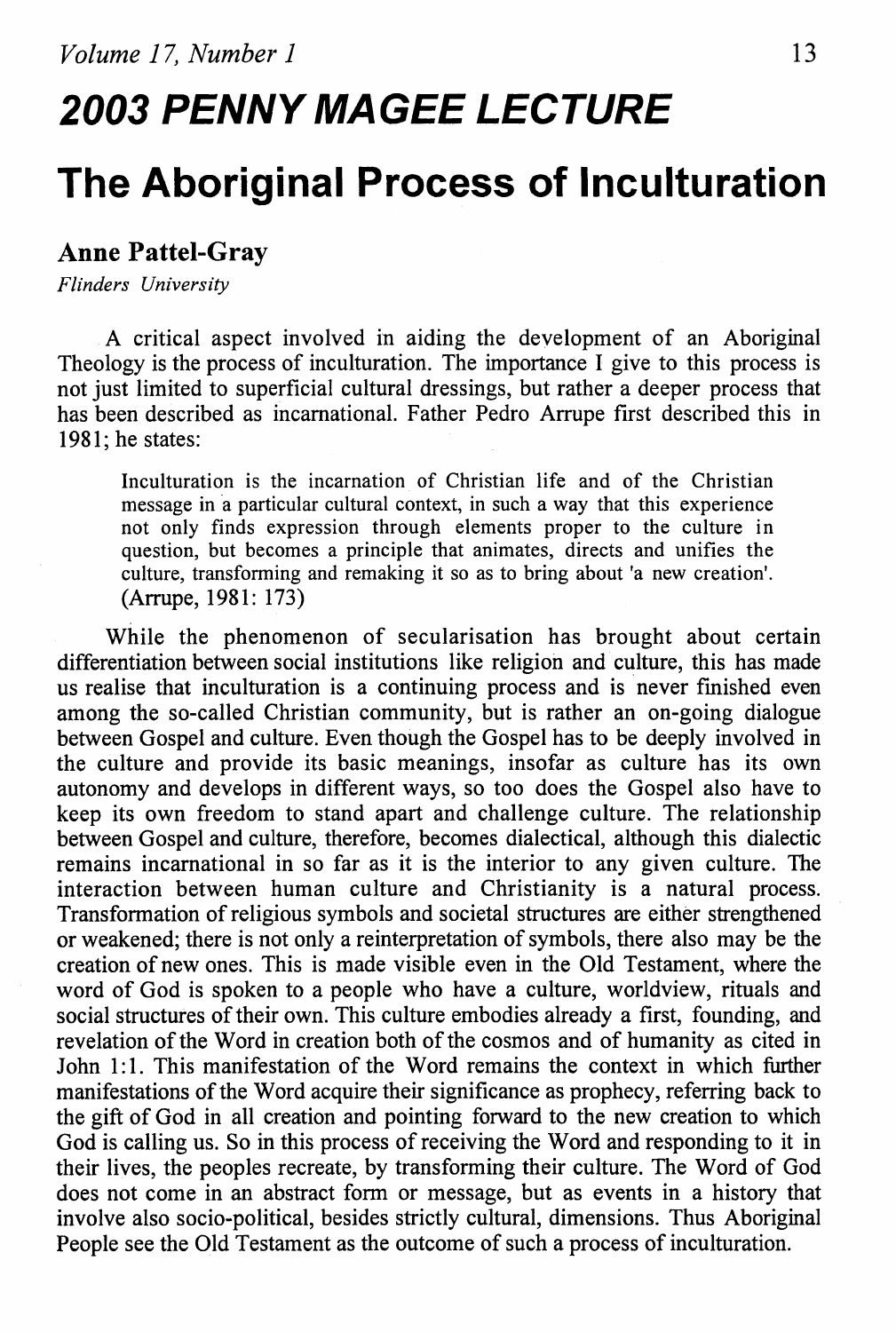Even in the early Church inculturation was a critical process in the struggle of those who sought to bind the Christian faith to Judaic culture, while Paul defended its liberation from such a narrow cultural identification. Unfortunately, the developments around the Reformation had made the Church defensive and suspicious of all pluralism. This led to the conscious efforts of the Church to promote uniformity. This ideological attitude was further nurtured through missionary expansion and added to by the colonial expansion. The ideology underlying both was a cultural attitude of superiority and domination, especially towards the Aboriginal Peoples they encountered. As a result of this history of colonisation and missionary entrapment, we must realise that in contemporary times if we speak about inculturation, we can no longer speak of it as a natural process. Because the natural process has been forcibly stopped for some centuries, thus requiring Aboriginal Peoples to deconstruct and undo the imposed artificial structures that are in place and to create an appropriate climate before the natural process can start to emerge. There is in this an element of correction that causes considerable difficulty, however, this can be avoided only if we understand and accept inculturation as a necessary process, not only for the life of the Christian community, but also for the Churches' ongoing mission. An Aboriginal Christian community may have been happy in the past to live with a hybrid culture, but today, the challenge is to become fully Aboriginal through the inculturation of Christ into our midst.

What Aboriginal People have witnessed over the past centuries has been largely the transplanting of the Western Church into Aboriginal cultural climates, with its liturgy, theology, spirituality, Western bureaucracy, arts and even language. The Second Vatican Council coincided with the re-emergence of the Aboriginal Peoples' assertion of their cultures in a post-colonial world, forcing the Church to be aware of its catholicity. The Church needs to realise that there is no one, universal Church, but rather a communion of local Churches and that Church growth happens as a result of the freedom that is given to the process of inculturation. But what we inculturate is not the Church, as there is no one universal Church which becomes inculturated into many local Churches. On the contrary, the universal Church is the communion of the local Churches. What is experienced by Aboriginal Christians over the world, however, is the tension between uniformity and communion as the means of expressing unity shows clearly that for many the Church needs to become a local Church everywhere through inculturation and to not force others to mirror their culture. Incarnation supposes a kenosis. So long as the Western Church is not ready to risk its current forms of self-expression in new cultural areas, no inculturation will be made possible. This is also a reason why the Church may become irrelevant in a rapidly changing culture. It is important to remember that the Church is not what is inculturated, but the Western Church can block the process of inculturation by imposing itself and its structures onto others. The need for the constant reinterpretation of the Gospel may keep alive the ongoing dialogue between Gospel and culture. One may think of this as an abstract process, however, one might forget that the Gospel comes to us, not in a pure form, not only as expressed in the language and with reference to a situation of a particular time, but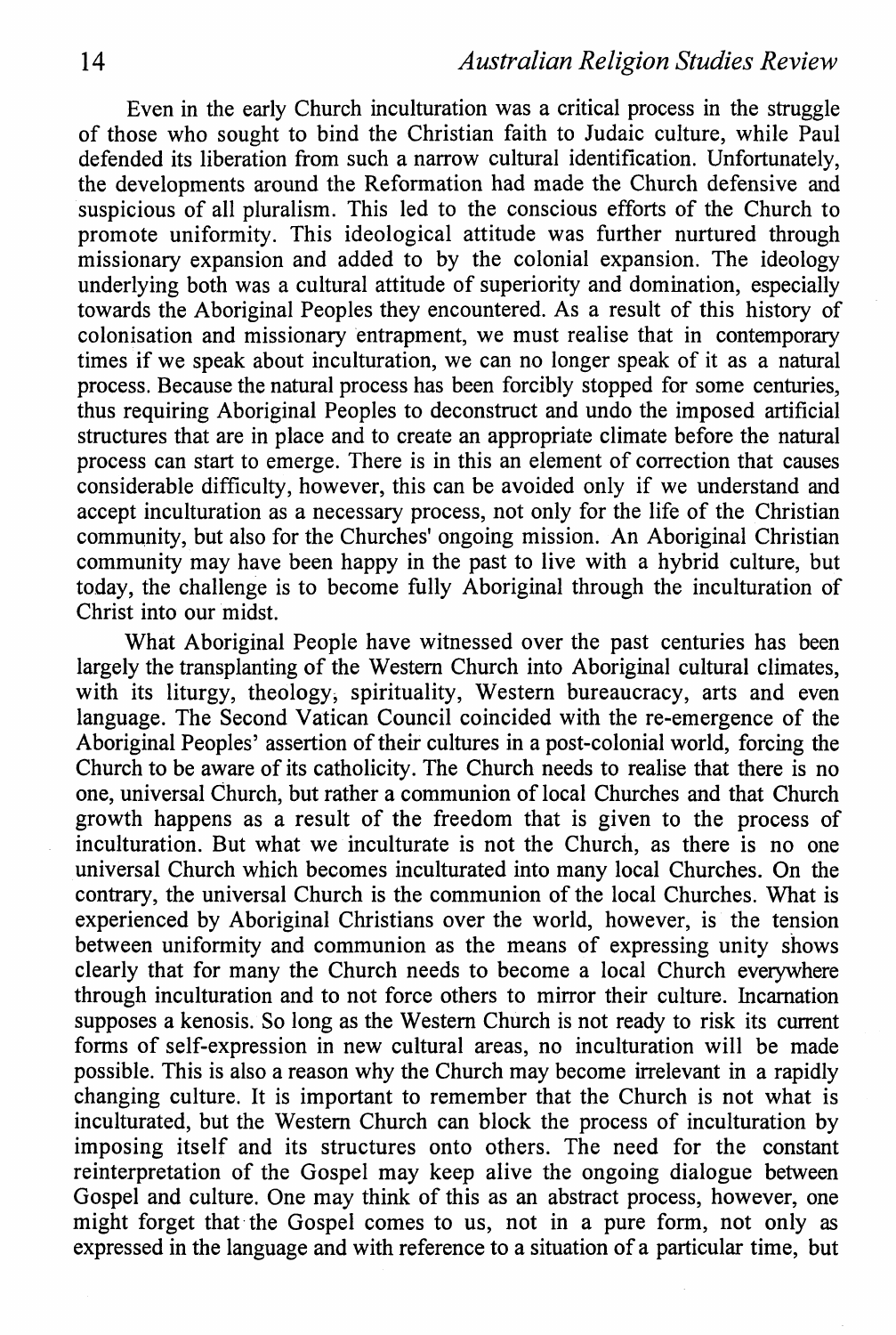as handed down and understood in a particular historical tradition. Besides, in order to be effective, the Gospel does not so much incarnate itself, but rather, provokes the local community to respond to the challenge of the Gospel in a particular historical and cultural situation. The Gospel needs to be transplanted and interpreted so that it can effectively challenge one's culture, although we need to remember it is not the Gospel that is inculturated, instead it is our faith.

Inculturation is the process through which a particular community, in the context of its reality, culture and life, responds to the Word that is proclaimed. This involves two actions: first the message and second a response. The message proclaimed by Jesus is that the community of God is at hand; the idiosyncrasy associated with the rule of God is characterised through various biblical parables, which makes clear God's claim in the message and teachings of Jesus, and is therefore made visible though symbolically in the miracles accomplished by Jesus. This community of God is committed to, and works towards, establishing a community based on the values of freedom, justice, respect and fellowship. God's message is a prophetic call to us, which requires conversion, and leads to a deeper commitment of building such a community. This proclamation does not come as a bolt of lighting, but rather, it alludes to the covenant made between God, humanity and the whole of creation, in which Jesus came not to destroy, but rather to fulfil the promise made by the Creator, and therefore this promise is renewed at every age, in every situation, and to every people.

The original Word was made flesh in the life of Jesus, in a particular time, place and context, amongst a particular people, life situation and culture, and has been recorded within Biblical Scripture for us to read today. The task of Aboriginal Christians and theologians today is to incarnate the living Word not only into our cultural life and context, but also to enable the living Word to take shape in the blood, sweat and tears of Aboriginal People. This kind of reinterpretation is a necessary process of inculturation, through which the Word of God is made relevant to Aboriginal Peoples and contexts.

Further, we see then that inculturation as a dialogue between the Gospel and a community is a complex process that involves a mediation of culture at least at three levels: proclamation, conversion and celebration. For example, proclamation is interpretative, conversion is transformative and celebration is expressive. Thus inculturation requires triple process to be undertaken for success to be achieved. (Arrupe, 1981: 173)

In the past when speaking about liberation and justice for Aboriginal People in Australia, we have asked for change either in political power and economic structures or we have called for the repentance and change of heart of the oppressor. But, never have we stressed the change of cultures that mediates between the heart and reality. Human mediation in change, therefore, seems essential. The starting point for any radical change is the conscientisation of the people in understanding their oppression and dehumanisation, and faith alone will not become such a challenging and liberating symbolic action, if it is not the celebration of a revolutionary praxis at socio-economic and political levels. Social and cultural change must go hand in hand. A movement of the people for social justice and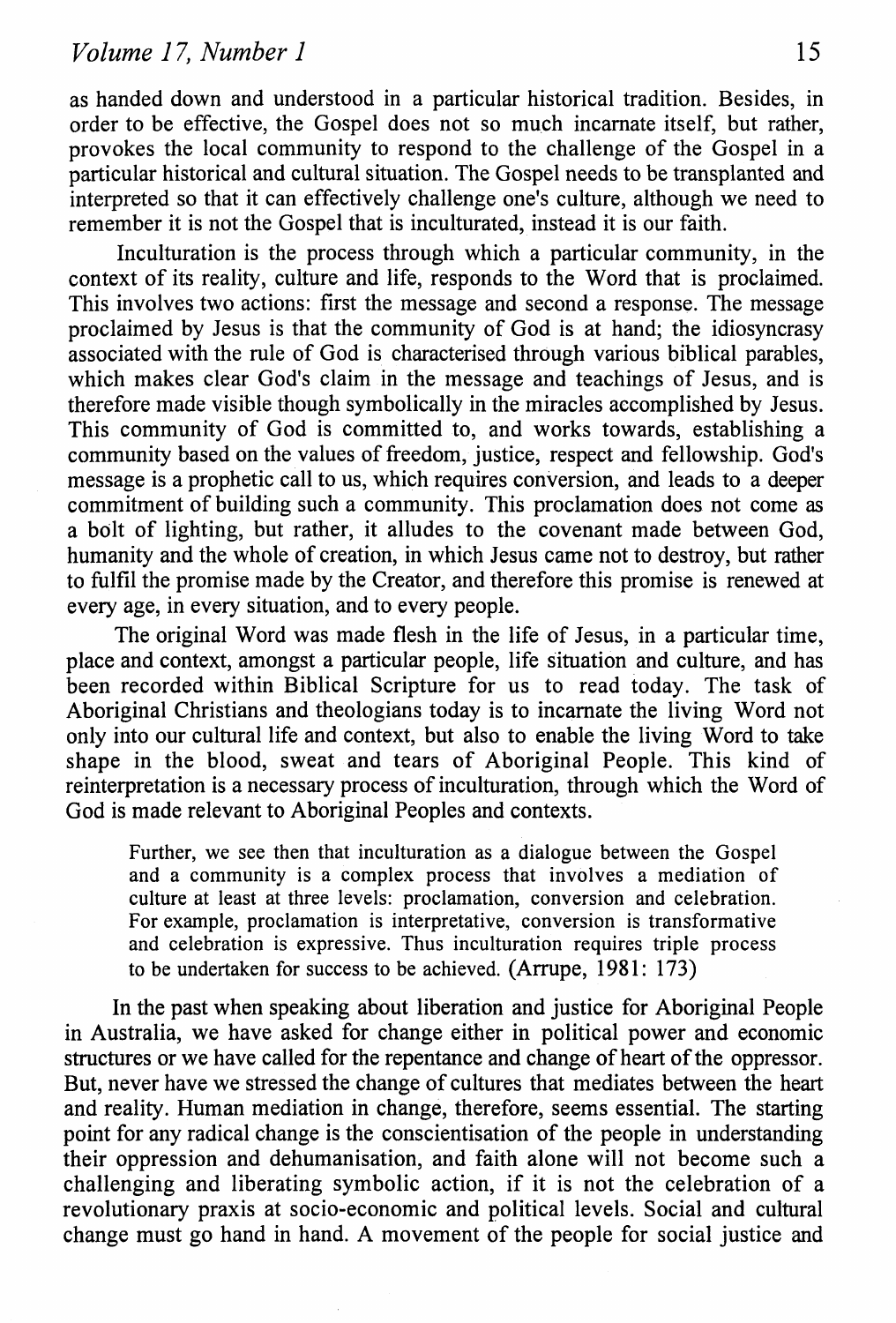change, therefore, seems to be the context for an effective cultural transformation. It is in this experience of poverty and oppression that rises a theology of liberation.

## **An Aboriginal Process of Inculturation**

Theological reflection arises out of the dialectic between faith-experience and lived-reality. Today, we no longer look at faith as an affirmation of a creed, but as a response to God's self-revelation, both God's self-revelation and our response happen in the context of our life in the world. One is called to pursue this goal in an eschatological perspective of the 'already, but not yet'. Faith, as understood by Aboriginal People as their response to God's self~revelation, is a commitment shown in life through action, and therefore, faith for Aboriginal people is a lived experience. Faith, for Aboriginal people is to be proclaimed and celebrated; the proclamation happens primarily in the context of a celebration. Through the enactment of rituals, Aboriginal People became consciously aware of, and affirm, their faith in narrative and ritual: in word and symbolic action and especially through the Rites of Passage, is the community empowered. Aboriginal People, see their faith as questioning their lived experience and their experience questioning their faith; this enables reflection. Such reflection is always contextspecific and is conditioned by space and time, because both the experience and the tools of reflection provided by culture are local, even if this localisation is not absolute since it is in the context of Aboriginal tradition and thought itself has a certain transcendence with regard to space and time. The three dimensions of faith keep interacting mutually; life challenges our convictions and the truth of our celebration, and celebration challenges life prophetically in the traditional context and provokes reflection, and reflection gives rise to new options for praxis and new and more effective symbols for celebration.

# **Spiritual Identity**

So for me any endeavour towards the construction of an Aboriginal theology must encompass our cosmology, ontology and epistemology. This begins with creation and the Creator's actions and interactions with creation through our Ancestors, bestowing land to our Ancestors via language groups to be custodians and stewards. This forms the basis of our identity and relationship with God, the Creator. Through the Creator Spirit, our Spirit Ancestors laid the foundation from which today we continue to show our reverence to the Creator. In order to know Jesus Christ, Aboriginal People must begin with our Aboriginal identity. The Creator Spirit gave birth to our humanity and informed our identity. We are the People of the land, one tied body and soul with and to our Earth Mother. Only when we begin to see ourselves as one with the Creator, and through the Creator bound to our Earth Mother as a result of our Ancestors acts in and throughout creation, can we hope to find truth in the form of our identity which encompasses our Cosmogony, Ontology and Epistemology.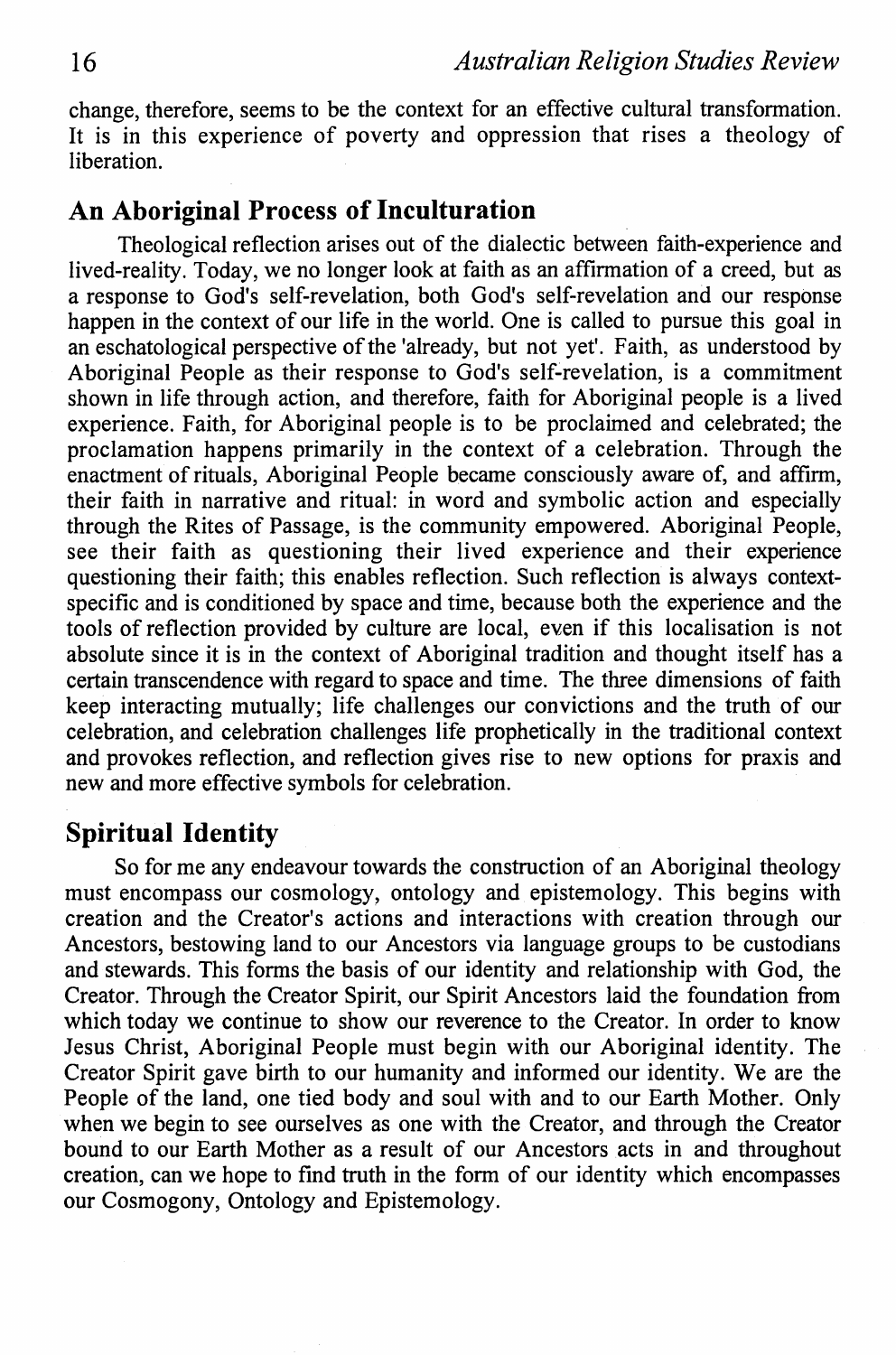#### **Experiential**

An Aboriginal theology could not be done without setting the experiential context of the suffering of the Aboriginal Peoples. Experience, therefore, defines the Aboriginal Peoples' suffering and oppression of Western colonization and missionization in Australia, through theft of land, genocidal acts, segregation of Aboriginal People for British settlements, the government and church process of the stolen generations, Western environmental destruction of Aboriginal land and lifeways. Sadly, the most frightful aspect of the Church's complicity in the subjugation of Aboriginal People is the heartfelt sentiment usually expressed that it was done "with the best of intentions". This, however, does not alleviate the enormous pain and hurt inflicted upon the Aboriginal People. In defining the methodological process of the historical experiences and its impact upon the contemporary oppression of Aboriginal People, we must attempt to bring greater clarity to the mission history by critically analysing that history. As apparent from both the actual practice of the missionaries and from their writings, this evidence will demonstrate that they not only preached a new gospel of salvation, but also will highlight the great zeal missionaries had while imposing a new cultural model for existence on the Aboriginal People. The forced imposition of the Christian missionaries and, in fact, those denominations that worked among Aboriginal People, were partners with the Government in the genocide. Unwittingly no doubt, and always "with the best of intentions", but nevertheless, the missionaries were guilty of complicity in the destruction of Aboriginal cultures and tribal social structures-complicit in the devastating impoverishment and death of the people to whom they preached.

Other genocidal acts led to the crushing of Aboriginal identity and Spiritual beliefs. The history of colonisation is seen as the domination of the Western World; whether this be good or bad, it has impacted upon the Aboriginal People of the world, through the vehicle of missionization. One of the exceptional Native American Indian scholars, the Rev. Dr George Tinker expounds upon the destructive nature of colonisation and that which has fused into the Western minds is,

the 'Western World' mythology that has come to dominate the entire globe's economics, politics, and academics, imposing itself as the natural, unquestionable norm of human existence. This illusion of Western world superiority has functioned implicitly, and at times brutally explicitly, to facilitate the conquest and enslavement of native peoples, the exploitation of their labor and the natural resources, and genocidal destruction of whole cultures and peoples. The religious institutions of the 'West' have been consistently lent legitimacy to those acts. At some level the church has ultimately functioned to provide theological justification for acts of conquest, even when it has protested to the contrary or interceded at the surface level on behalf of the conquered. (Tinker, 1993: vi-vii)

This invariably resulted in the missionary's culture, values, and social and political structures, not to say political hegemony and control, being imposed on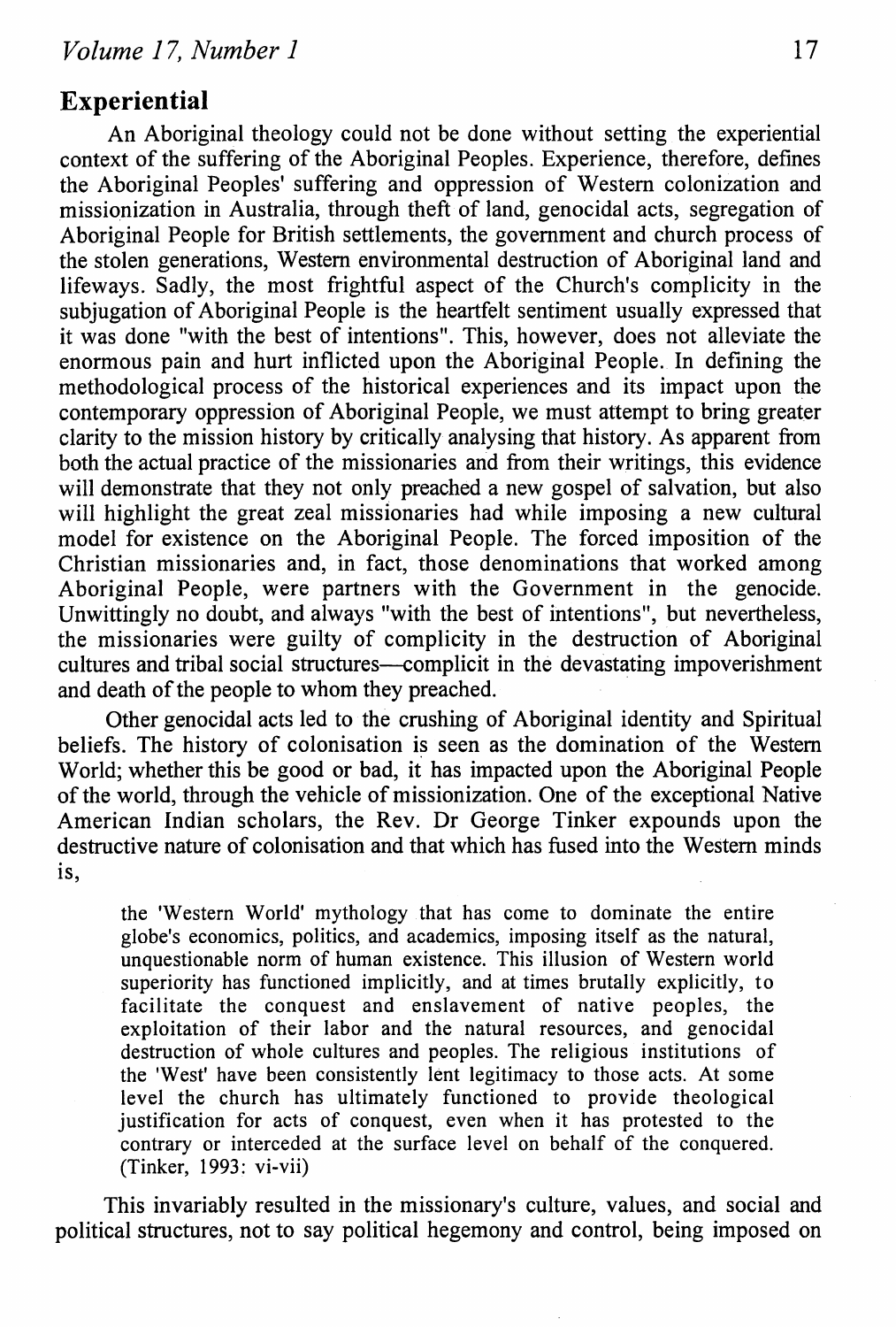tribal peoples, all in the name of the gospel. Tink goes on to clarify more clearly his criticism of the West, by stating, "That is to say, the kerygmatic content of the missionary's Christian faith became entwined with the accoutrements of the missionary's cultural experience and behaviour." (Tinker, 1993: vi-vii) Nevertheless this becomes a contribution to our understanding of why Aboriginal People have generally failed to enter the Australian mainstream and continue to live in poverty and oppression, marginalised on the periphery of society, resulting in the fact that Aboriginal people have not found liberation in the gospel of Jesus Christ, but rather, continued bondage to Western culture that is both alien and alienating, and even genocidal against Aboriginal People. It is in this context that we begin to deconstruct the cultural oppression and historical lies of colonization and the hypocrisy of Christianity of the eighteenth and nineteenth centuries, and endeavour to reconstruct a history and theology based on truth.

#### **Christ Our Ancestor**

Aboriginal Spirituality and identity are given by the Creator God and are the foundation of our Aboriginal faith. So, if we believe in Jesus Christ as incarnated of God, then our Christology is a natural process in the development of our Aboriginal theology. Orthodox Christian theology holds that God is incarnated in Christ Jesus, making the Word flesh and a living example for us to follow. Is it not possible, then, also to say that Christ is our Ancestor, since, as stated above, the Creator God interacted in creation through our Spirit Ancestors in a living form? Christ is the divine link between the old lifeways of the Aboriginal People and the Creator God, and the nexus to the new lifeways. Just as we say that Christ is the New Covenant of the Bible-and the Old Covenant of Moses has been transcended through Christ-we can also say that, through our Ancestor Christ, we, the Aboriginal People, are embarking upon our New Covenant, as Christ enables us to transcend our own cultural limitations, through the ability to critique our own culture and position in society.

The Aboriginal process therefore, begins with the nature of God in our creation, spirituality, land and identity. It is in this aspect that we can truly grapple with being made in the image of God, and the implication that has for our humanity, laws, faith and identity in our relationship with the Creator God. It is only when Aboriginal People begin to draw upon the old Ancestral lifeways and the interaction of the Creator God in the old ways, that we can sustain and maintain our Spirituality and the reflected divinity of God, encompassed in our Identity. This is where Aboriginal People find their strength and the affirmation of their identity and self-worth, through the acts of the Creator God. From here we can struggle against the negative aspects of colonization and missionization and counteract the destructive impact and legacies of this history. The Western missionaries and colonists said we were a godless and soulless-and therefore doomed-people, thus denying the very foundation of our humanity's being created in the image of God. But, if we hold true Genesis 1:26-27, that humanity is created in the image of God and that humanity is created good, then this is not